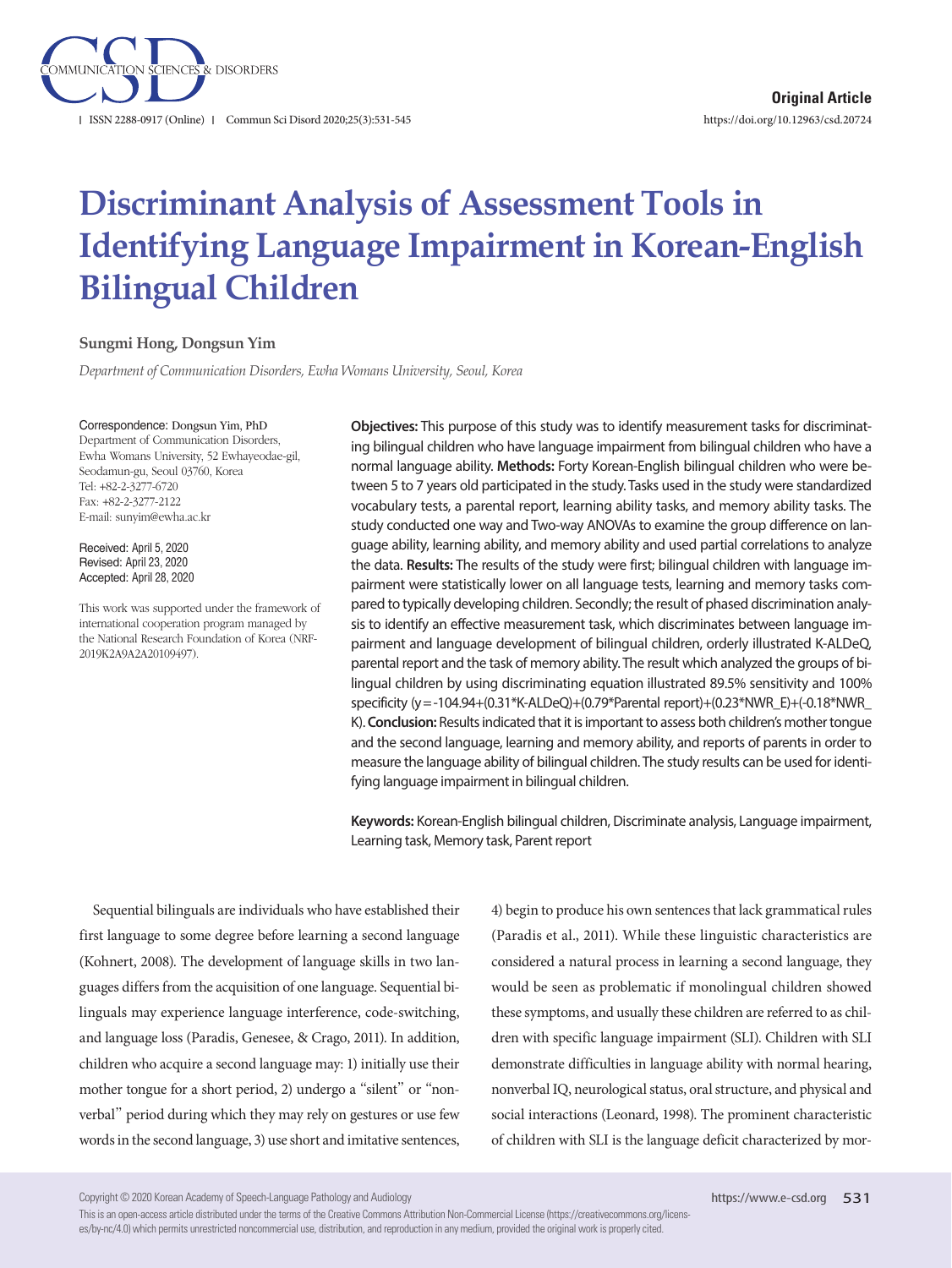

phosyntactic problems such as morpheme tense agreement, boundmorpheme omission and substitution, and shorter length of utterance in comparison with age-language matched groups (Leonard, 1998; Paradis, Crago, Genesee, & Rice, 2003; Restrepo, 1998). These linguistic characteristics are similar to errors that are shown in sequential bilinguals who are in the process of learning a second language. In other words, there is an overlap in linguistic features between bilingual children learning a second language and monolingual children with SLI. The overlap often results in misidentification of typically developing bilingual children as if they have language impairment. Thus, it is important to disentangle these two populations and accurately identify children with SLI in bilingual populations (de Jong, Cavus, & Baker, 2010; Kohnert, 2008; Paradis, Emmerzael, & Duyncan, 2010; Windsor, Kohnert, Lobitz, & Pham, 2010; Yim, 2011).

With the increase in the number of the bilingual population, professionals such as speech language pathologists have faced the challenge of identifying bilingual children with LI because they demonstrate similarities in linguistic characteristics between second language (L2) learners and monolingual children with SLI (Kohnert, 2008; Paradis et al., 2010; Thordardottir, 2015). Some of the characteristics that may challenge identification of typically developing bilingual children from those with LI are as follows: 1) their ability to use two languages are unevenly distributed within and across linguistic domains, 2) they exhibit various cross-language transfers, and 3) almost all bilingual children are unique in that their language performance varies in response to relatively similar circumstances (Kohnert, 2010). Therefore, it is important to discriminate whether the characteristics are considered the normal process of second language learning or the sign of language impairment in sequential bilingual population (Kohnert, 2008). Although the need for appropriate assessment tools for identifying bilingual children with LI is well acknowledged, there is still a lack of validated language measures (Restrepo, 1998). Thus, identification of bilingual children with LI has become a key issue in clinical settings (Windsor et al., 2010). Norm-referenced standardized assessment tools are commonly used when identifying LI in a clinical setting. However, these tools are designed to measure a child's expressive and receptive language abilities compared to their monolingual peers, and the performance on these tasks are influenced

by a child's experiences with the tested language. There have been studies suggesting that processing dependent tasks are less biased in identifying LI in sequential bilinguals (Kohnert, Windsor, & Yim, 2006; Windsor, Kohnert, Loxtercamp, & Kan, 2008; Yim, 2011). However, there are few studies which examined varieties of tasks that are found to be critical in identification of LI in bilinguals and to cover both memory and learning cognitive profiles important for language skills. Additionally, there hasn't been a study which explored the unique contribution of these experimental tasks (which highlight memory and learning) together with parental questionnaires above and beyond standardized vocabulary scores. Thus, this study examined both memory and learning that are critical for language skills. Finally, we tested two different types of parental questionnaires found to be powerful measures in identifying LI. The overall purpose of the study was to find out which combination of these tasks best predicts the LI in the bilingual population.

Standardized measurements are considered rather linguistic knowledge dependent, and the experience dependent tasks are effective when identifying LI among monolingual children who speak the test language (Campbell, Dollaghan, Needleman, & Janosky, 1997). When using standardized tests for bilingual children with typical language development, children are often either over or under-identified (de Jong et al., 2010; Dollaghan & Campbell, 1998; Paradis & Crago, 2000; Windsor & Kohnert, 2004). Using standardized assessment tasks alone does not accurately identify language impairment in sequential bilingual children (Kohnert et al., 2006). Because bilingual children tend to score in the at-risk range on standardized tests, it is difficult to distinguish between children who are in the process of learning a second language and children with LI. When bilingual children are assessed through standardized tests only, it is difficult to diagnose their language ability because the tests themselves are not culturally balanced and racial and economic prejudices may exist (Adler & Birdsong, 1983; Kresheck & Nicolosi, 1973; Washington & Craig, 1992). Therefore, it is not appropriate to solely compare bilingual children's performance with the norm of the standardized test.

#### Language Learning Tasks

An increasing number of empirical literatures have emphasized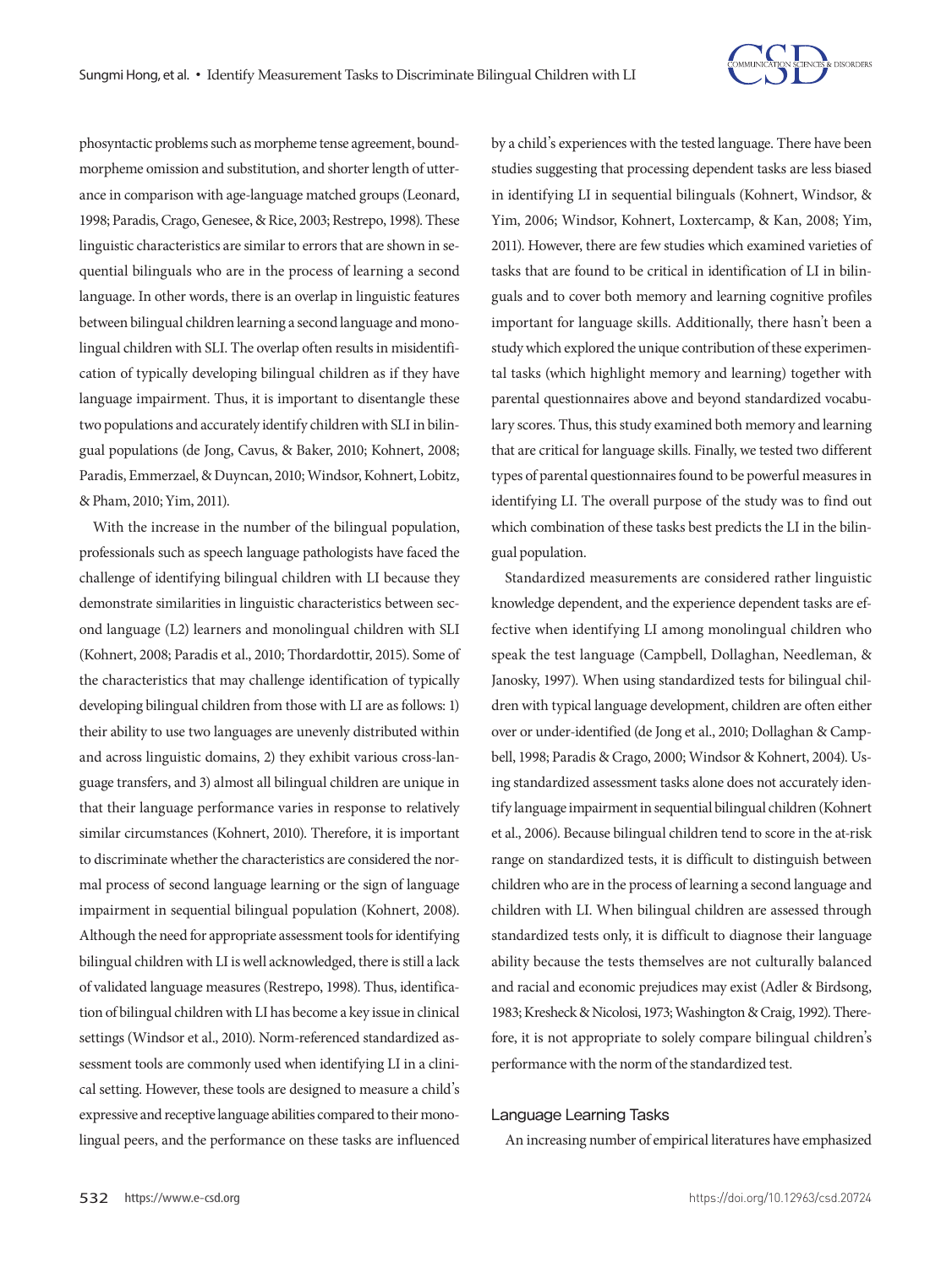

the underlying cognitive processing in monolingual children with LI (Leonard et al., 2007; Miller, Kail, Leonard, & Tomblin, 2001; Montgomery, 2000). Several studies have suggested 'linguistic processing dependent tasks' that are designed to minimize prior knowledge of language and not biased toward culturally and linguistically diverse children (Campbell et al., 1997; Ellis Weismer et al., 2000; Kohnert et al., 2006; Yim, 2011). The study of statistical learning in children with SLI found that bilingual children with LI demonstrated significantly lower performance on implicit learning compared to their typically developing peers (Evans, Saffran, & Robe-Torres, 2009). The findings indicate that difficulty in implicit learning may underlie aspects of the language impairment in SLI (Evans et al., 2009, Yim, Kim, & Yang, 2015). Moreover, it has been found that bilingual children with LI showed difficulty in learning new words (Oetting, Rice, & Swank, 1995). Oetting et al. (1995) investigated Quick incidental learning (QUIL) of new words for children with and without LI. QUIL refers to children's ability to pick up meaning of a new word in context without an ostensive definition from adults (Rice, 1990). While the typically developing (TD) children demonstrated a great ability to learn and comprehend new words, the children with LI showed some word learning ability, but their comprehension was significantly lower than TD peers (Oetting et al., 1995, Yang, Yim, & Bae, 2015). Another study has found that bilingual children with LI exhibit difficulty in generalizing invented language rules which emphasize learning piece in language skills (Roseberry & Connell, 1991). Roseberry and Connell (1991) examined Novel Bound-Morpheme Generalization (NBMG) learning with Spanish-English bilingual children with and without LI, and the results indicated that children with LI learned the invented morpheme at a slower rate than those without LI. In addition, Pena, Quinn, and Iglesias (1992) examined a mediated learning paradigm for English-Spanish bilingual children with and without LI. They taught children labels for object and assessed Expressive One Word Picture Vocabulary Test (EO-WPVT; Gardner, 1979), and they found that there was no significant difference between the two groups, which suggested that dynamic language assessment discriminated typically developing children with language differences from those with language impairment (Pena et al., 1992). Thus, the current study selected QUIL (Yang et al., 2015) and NBMG (Jo & Yim, 2017) developed for both

Korean and English to investigate whether these learning tasks can be accurate measures combined with other experimental measures in identifying LI in bilinguals.

#### Working Memory Tasks

Another suggestion for assessment measures for bilingual children was the use of 'processing tasks using nonlinguistic information' which does not require a prior knowledge of the tested language. Children with SLI exhibit weakness in processing tasks that require little or no language ability (Leonard, 1998). Studies of nonlinguistic tasks, such as cognitive and perceptual motor speed tasks, on children with LI have shown that children with LI were slower in response and also exhibited less accuracy compared to their TD peers (Johnston & Ellis Wesimer, 1983; Kohnert & Windsor, 2004; Leonard et al., 2007; Miller et al., 2001; Windsor et al., 2008). Thus, this study examined visual working memory tapped by Matrix to assess whether nonlinguistic processing dependent measure is promising in identifying LI in the bilingual population (Yim, Kim, & Yang, 2016; Yim, Yang, & Kim, 2015).

Aside from Matrix, Nonword Repetition (NWR) and Sentence Repetition (SR) tasks are widely used in clinical settings and investigated in research. A study by Marton and Schwrtz (2003) examined the relation between working memory and language comprehension in children with LI, and the results indicated that children with LI had more limited working memory capacity than their TD peers. Moreover, the NWR task developed by Dollaghan and Campbell (1998) indicated that children with LI demonstrated deficits in the task compared to TD children (Ellis Weismer et al., 2000). It has been found that NWR effectively distinguishes children with SLI from TD monolingual children and also from typically developing bilingual children (Ellis Weismer et al., 2000; Gathercole & Baddeley, 1990; Kohnert et al., 2006; Archibald, 2008). Although the NWR task is apparently a simple task, it examines the ability to process new information and is less biased by experience than by knowledge-based measures (Archibald, 2008). According to Kamhi, Catts, and Davis (1984), SLI children showed significantly lower performance at monosyllabic and multisyllabic nonwords. Campbell et al. (1997) examined NWR for minority and majority groups, and found that the minority group demonstrated lower scores than the majority group on the knowledge-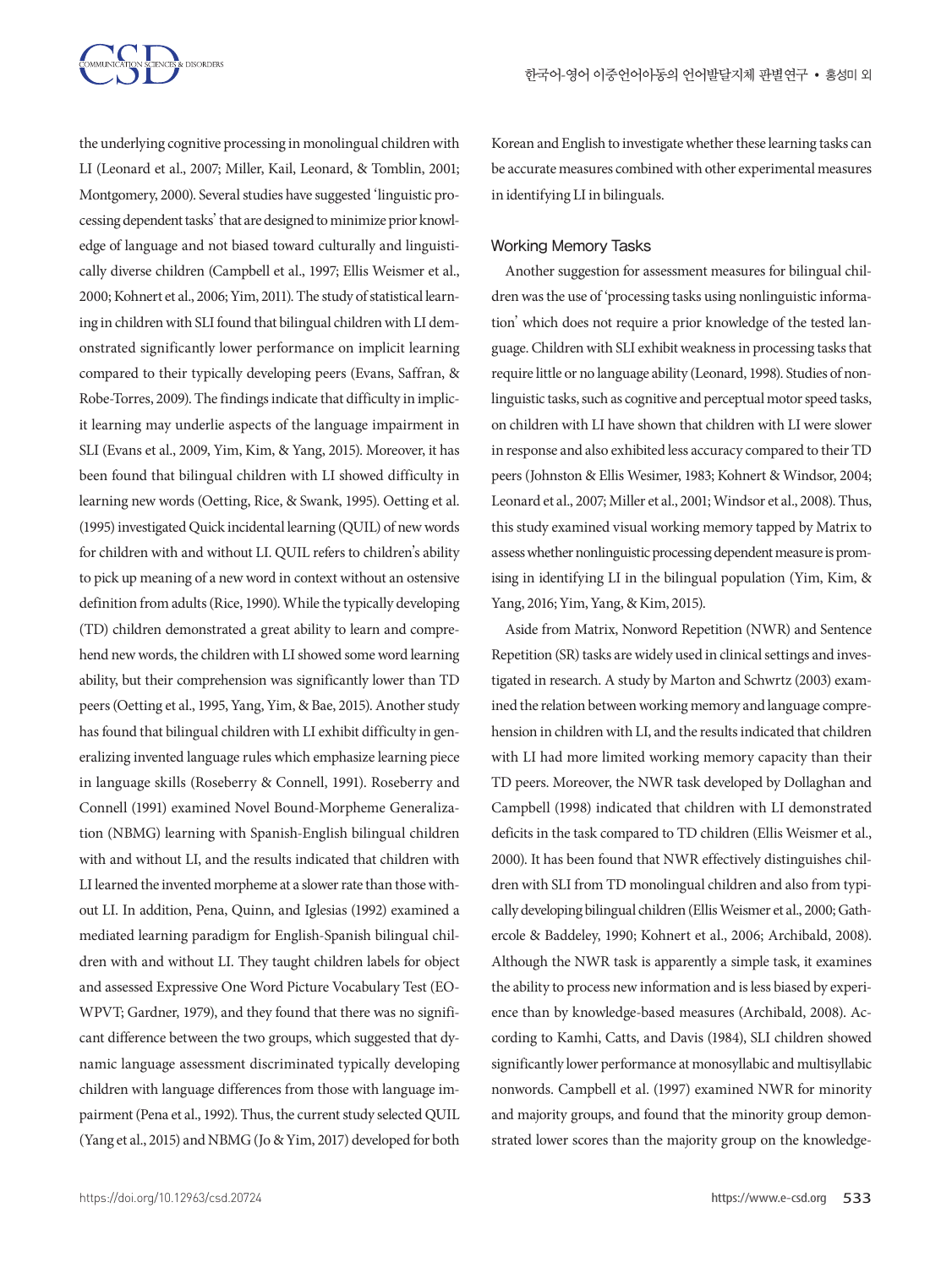

dependent test, yet they did not differ in processing dependent tasks. It suggests that NWR is a promising identifier of differentiation between language differences and language disorders (Campbell et al., 1997). Previous studies have explored NRW task in various languages such as Spanish (Calderon & Guiterrez-Clellen, 2003), English and Swedish (Hansson, Forsberg, Lofqvist, Maki-Torkko, & Sahlen, 2004; Sahle'n, Reuterskiold, Nettelbladt, & Radeborg, 1999). Calderon and Guiterrez-Clellen (2003) investigated NWR task with Spanish monolingual or Spanish-English bilingual children with and without SLI. The results showed that SLI group performed significantly lower than their peers with typical language development (TD). However, very few studies have examined NWR in Asian language. Previous studies on NWR in the Cantonese language show different results showing that NWR in Cantonese was not able to distinguish children with SLI from those with TD (Stokes, Wong, Fletcher, & Leonard, 2006). The different results were explained in terms of different structures of language; for example, Cantonese has a simpler structure compared to English. In the case of Korean, studies have suggested NWR is successful in identification of LI in monolinguals (Yim et al., 2016). One study by Lee, Kim and Yim (2013) found that NWR was able to identify LI from monolingual and bilingual TD, but this study didn't include bilingual children with LI, which is still left to a follow-up study.

Along with NWR task, the SR task is also widely used in identification of SLI (Ellis Weismer et al., 2000; Newcomer & Hammill, 1988; Oh & Yim, 2013; Redmond, 2005; Semel, Wiig, & Secord, 1989; Stokes & Fletcher, 2003; Vicari, Caselli, Gagliardi, Tonucci, & Volterra, 2002; Volterra, Caselli, Capirci, Tonucci, & Vicari, 2003; Wechsler, 1989). Conti-Ramsden, Botting and Faragher (2001) conducted NWR, tense marking, a third-person singular task, and SR task for differentiating children with SLI and their age-matched peers, and the results demonstrated that the best identifiers of SLI were SR and NWR in the order named. The SR task has been found to be accurate in identifying LI in Korean monolingual speaking children (Oh & Yim, 2013; Park, Yoon, Han, & Yim, 2014), and a similar aspect was found in Mandarin speaking children (Stokes et al., 2006). Even though NWR and SR are tasks often used to assess morphosyntax and phonology respectively (Armon-Lotem, de Jong, & Meir, 2015), this study used both tasks for the purpose of measuring working memory, tapping children's ability to process less biased linguistic information.

So far, we have not known how NWR and SR affect Korean-English bilingual children among Korean-English bilinguals, especially in identifying LI. Also, there are few studies on assessment of L1 and L2 of bilingual children. Accordingly, this study explored both NWR and SR in Korean and English respectively to assess both L1 and L2 of bilingual children.

#### Parental report

A parental report has been found to be a strong and reliable measure when identifying LI in bilingual children (Paradis et al., 2010; Restrepo, 1998). Restrepo (1998) investigated parental reports on child's speech and language problems and their family history, and found that the parental reports best discriminated children with language impairment. We used two different parental questionnaires, one from Restrepo (1998) and another one by Han and Yim (2018). Paradis et al. (2010) examined whether parental reports on bilingual children's first language development would discriminate between language differences and language disorders. The Alberta Language and Development Questionnaire developed by Paradis et al. (2010), was shown to be a good discriminator in identification of language disorders, and could be a useful assessment tool for bilingual children in case direct observation of child's first language development is not possible. The Korea-ALDeQ (2018) was developed based on the English version of Paradis et al. (2010) and was previously found to be a sensitive measurein monolingual children with and without LI in the Korean population (Han & Yim, 2018). The parental report by Restrepo (1998) and K-ALDeQ by Han and Yim, (2010) were selected in order to examine developmental history, first language development, current level of both languages, and general ability to learn or use language in a real life situations. One big difference between these two measurements is that the parental report by Restrepo (1998) does not provide standard score whereas K-ALDeQ (Han & Yim, 2018) gives us the criteria to identify whether children fall into language disorder or not. The parental report from Restrepo (1998) was mainly used in Korea for bilingual population previously, so it was of our research interest to include K-ALDeQ to find out whether the latest parental report can also serve as a good clinical measure.

In summary, the purpose of the current study was to investigate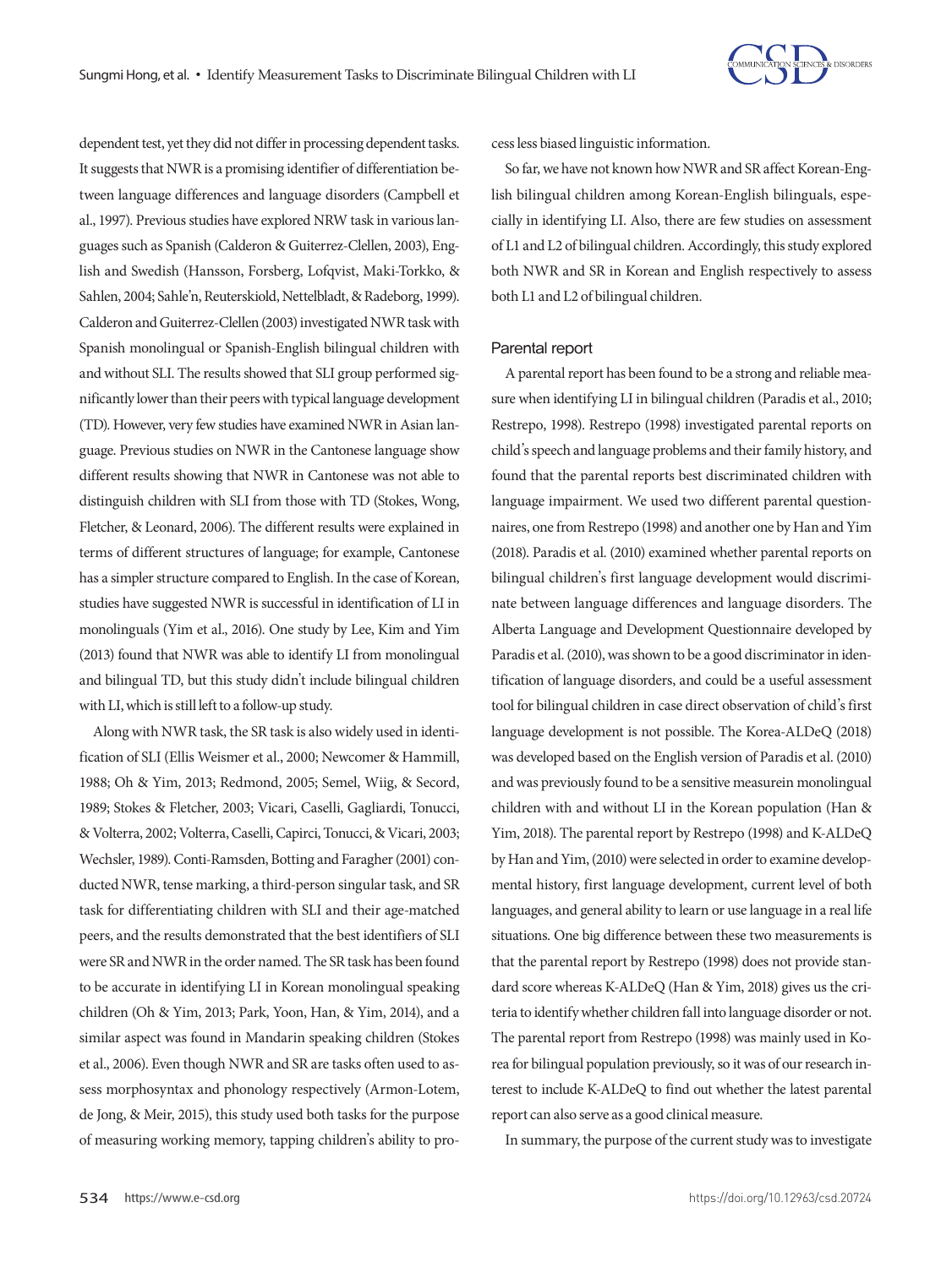a set of assessment tasks including parental reports that will discriminate bilingual children with LI from those with typical language development.

#### Rationale for the current study

The current study used Sensitivity and specificity to describe which task would best differentiate the two groups. Sensitivity is probability of a positive test among bilingual children with LI. Specificity is probability of a negative test among bilingual children without LI. In the case of 0.50-0.70, it shows low accuracy in discriminating language impairment. In the case of 0.70-0.90, it shows middle accuracy in discriminating language impairment. In the case of 0.90-1.00, it shows high accuracy in discriminating language impairment (Swers, 1996; Warkins, Kush, & Schaefer, 2002). Korean-English bilingual children with LI were compared with those with typical language development in order to investigate if there are differences among study tasks. The study tasks included 'processing dependent tasks' which tap learning capacity such as QUIL and NBMG and memory ability such as visuospatial task and nonword/sentence repetition. Additionally, a parent report and the K-ALDeQ, were selected in order to see developmental history, first language development, current level of both languages, and general ability to learn or use language in a real life situations. Although these tasks have been found to accurately identify bilingual children with LI, the question still remains regarding which combination of these tasks is most accurately and effectively able to identify language impairment among the bilingual population. Therefore, the research addressed the following questions.

- 1) Are there significant differences between bilingual children with and without LI on each of the following processing-dependent measures, QUIL, NBMG, Matrix, NWR-Korean, NWR-English, SR-Korean, SR-English, Parental report and K-ALDeQ?
- 2) What is the optimal set of assessment tools for discriminating LI in bilingual groups?

## **METHODS**

#### **Participants**

The participants were 40 Korean-English bilingual children

aged 5;0-7;11 selected according to the five criteria as below: (1) All participants were born in Korea and regularly used Korean at home with their parents and siblings who spoke Korean. (2) They were attending domestic elementary schools, which used English immersion elementary education for at least 2 years. (3) They attended English kindergarten and were exposed to English for at least 6 hours per day. (4) They achieved scores above 85 on nonverbal intelligence in the Korean Kaufman Assessment Battery (K-ABC; Moon & Byun, 2003). (5) Parents and teachers reported that children did not have any problems with articulation, vision, audition, or physical health and emotion. In this study, bilingual children were defined as those who used Korean at home and English at school. 21 children (Mean=69.7 months, SD=7.3) were identified as having typical language development, and 19 children (Mean= 68.2 months,  $SD = 7.3$ ) received a diagnosis of language impairment using the criteria provided below.

The identification of LI followed the criteria as below. Bilingual children with TD were found to be within normal range on both Korean (REVT; Kim, Hong, Kim, Jang, & Lee, 2009) and English (PPVT-IV; Dunn & Dunn, 2007). Bilingual children with LI were those who achieved below -1.25 SD in receptive vocabulary scores on the REVT and PPVT-IV. The average nonverbal intelligence score was  $107.3$  (SD = 11.1). The two groups were not statistically different in regard to age  $(F_{(1,38)} = .425, p > .05)$  or nonverbal intelligence  $(F_{(1, 38)} = .985, p > .05$ . The average of non-verbal score was  $110.5$  (SD = 9.7).

#### Materials and Procedures

Standardized assessment measures

To measure receptive vocabulary skills in Korean and English, standardized tests, Receptive Expressive Vocabulary Test (REVT; Kim et al., 2009) and Peabody Picture Vocabulary Test-IV (PPVT-IV; Dunn & Dunn, 2007) were used. Composite scoring was applied to collect the overall receptive language score in a bid to measure a child's representative knowledge of the presented vocabulary regardless of the language, from which it is produced (Gross, Buac, & Kaushanskaya, 2014). Consequently, if the child does not know the word in a given language A, the child was given the option of language B. If the child knows the concept of the tested word, then the child receives score of 1; yet, the child does not receive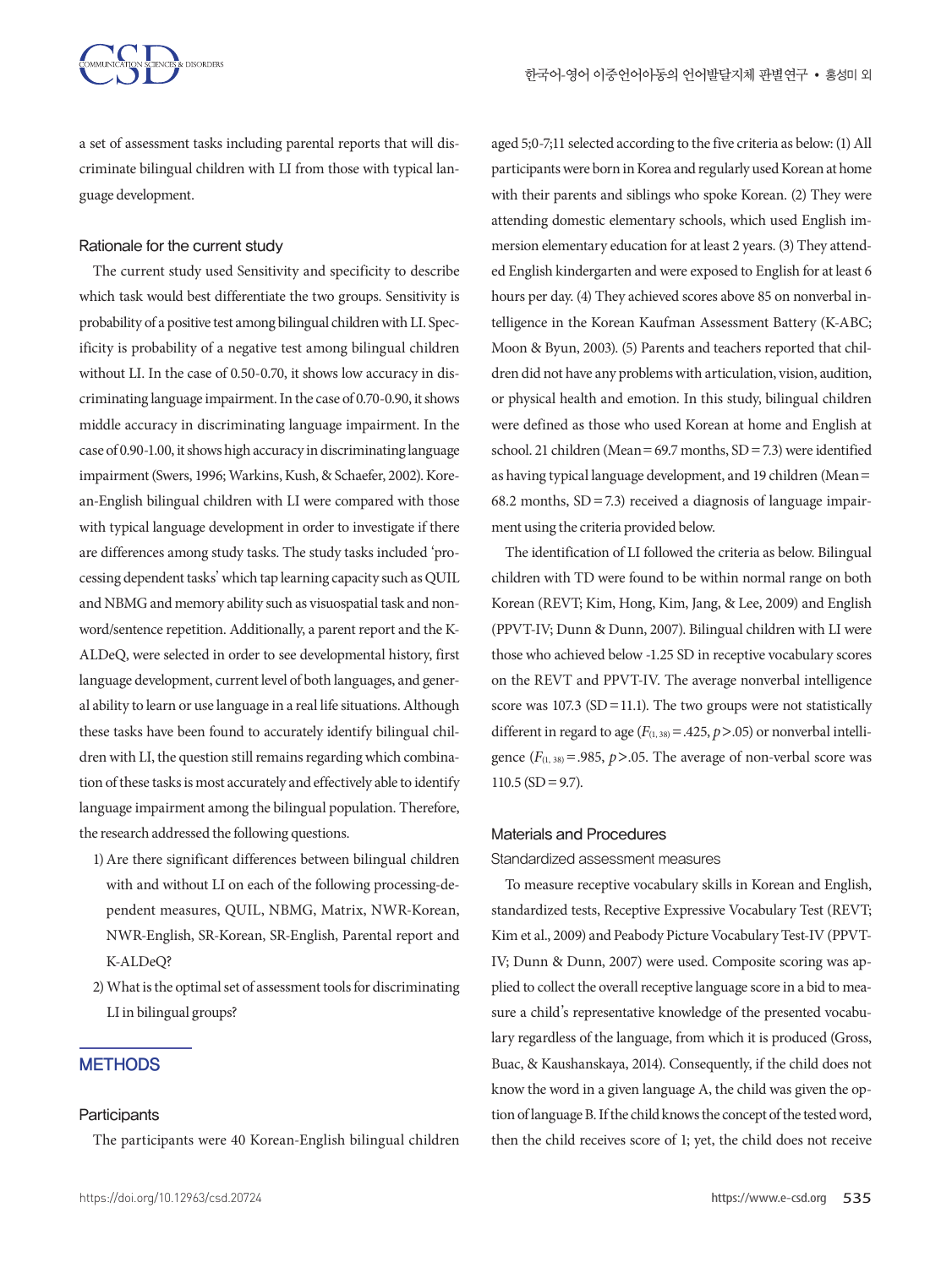

more than 1 even if he/she knows it in both languages (Core, Hoff, Rumiche, & Señor, 2013; Yim, Yoon et al., 2016).

#### Parental reports

Two Parental reports were used to obtain information from parents; the K-ALDeQ (Han & Yim, 2018) translated in Korean and another Korean translated version of parental report from Restrepo (1998) were used. Raw scores were also used for both tasks in the analysis.

#### Language Learning Tasks

#### Quick Incidental Learning of Words (QUIL)

Fast mapping ability plays a key role in children's vocabulary development and is basic for learning. The QUIL task (Oetting et al, 1995; Yim, Kim et al., 2015) was used to assess the ability to learn novel words when children were provided with a five minute-video clip, in which novel words were embedded. In this study, a video clip was selected from QUIL tasks that contained 4 nonwords (1 noun and 3 verbs). The procedure for the QUIL tasks was as follows: The children were asked to watch the video clip. When novel words were shown on the video, the researcher stopped the video and asked the children what the novel words were referring to. If they responded correctly, the researcher praised the children and allowed them to continue watching the video. If the children responded incorrectly, the researcher made them repeat the novel word. If the children produced the novel words, the researcher praised them and allowed them to continue watching the video.

After the video was finished, the researcher checked whether the child learned the novel words. The children learned novel words in the process of modeling, imitation, and identification. The learning of novel words was checked in the process of identification. The children earned 1 point for a correct responses and 0 points for an incorrect response.

#### Novel Bound Morpheme Generalization (NBMG)

The NBMG task, developed by Roseberry and Connell (1991), was used to assess the ability to learn new words. In this study, two types of novel bound morphemes (noun and verb) were used. For the noun, the novel bound morpheme was a derivational suffix '*-ung*', which was defined as being half of an object. The NBMG

task was also used to assess whether children could generalize the learned bound morphemes to other new nouns. The process for the task was divided into the learning stage, and generalization of identification for new bounded morphemes stage. In the learning stage, the researchers showed line pictures of 4 familiar objects (the sun, a cup, a chair, and a shoe). The researchers then showed 4 cards of whole object and 4 cards of a half object. With 4 cards of a half object, the children listened to the names of a half object consisting of the new bounded morpheme '*-ung*' (i.e., *hae* → *haung*) and then were asked to imitate them. After the imitation, the researchers asked the children to take 2 cards from among 4 cards and induced them to say the new bounded morpheme '-*ung*'. In the generalization of identification for new bounded morphemes stage, the researcher showed the children 6 new objects (a car, a book, soap, a balloon, a chick, and a toy). In order to elicit the new bounded morpheme, the researcher showed the cards that depicted a half of a new object to the children, and asked them to say the names of the pictures.

The new bound morpheme for the verb was introduced as follows: The researcher showed the picture with a half object and checked whether the children applied the new bound morpheme for the noun, '-*ung*'. Then, the researcher showed a picture, in which an adult was hiding a half object behind his or her back, and provided the new bound morpheme '-*sio*'. The children earned 1 point for a correct response and 0 points for an incorrect response.

# Working Memory Tasks

#### Matrix

A task with a visual sketch pad was used to assess the ability of visuospatial working memory of bilingual children. The Matrix task was displayed on a tablet PC, with the levels of difficulty ranging from one to four. On the matrix consisting of a  $3 \times 3$  screen, 9 squares appeared in serial order and disappeared every 0.5 seconds. When the stop sign appeared on the screen, the children were asked to the touch squares in the reverse order to measure working memory. A previous study showed that when children were asked to recall the sequence in forward, there was no difference between the TD and LI group (Yim, Kim et al., 2016). There were 5 practice items and a total of 18 items, containing four items of condition 1 to recall two sequences in the reverse order, five of condition 2, 3,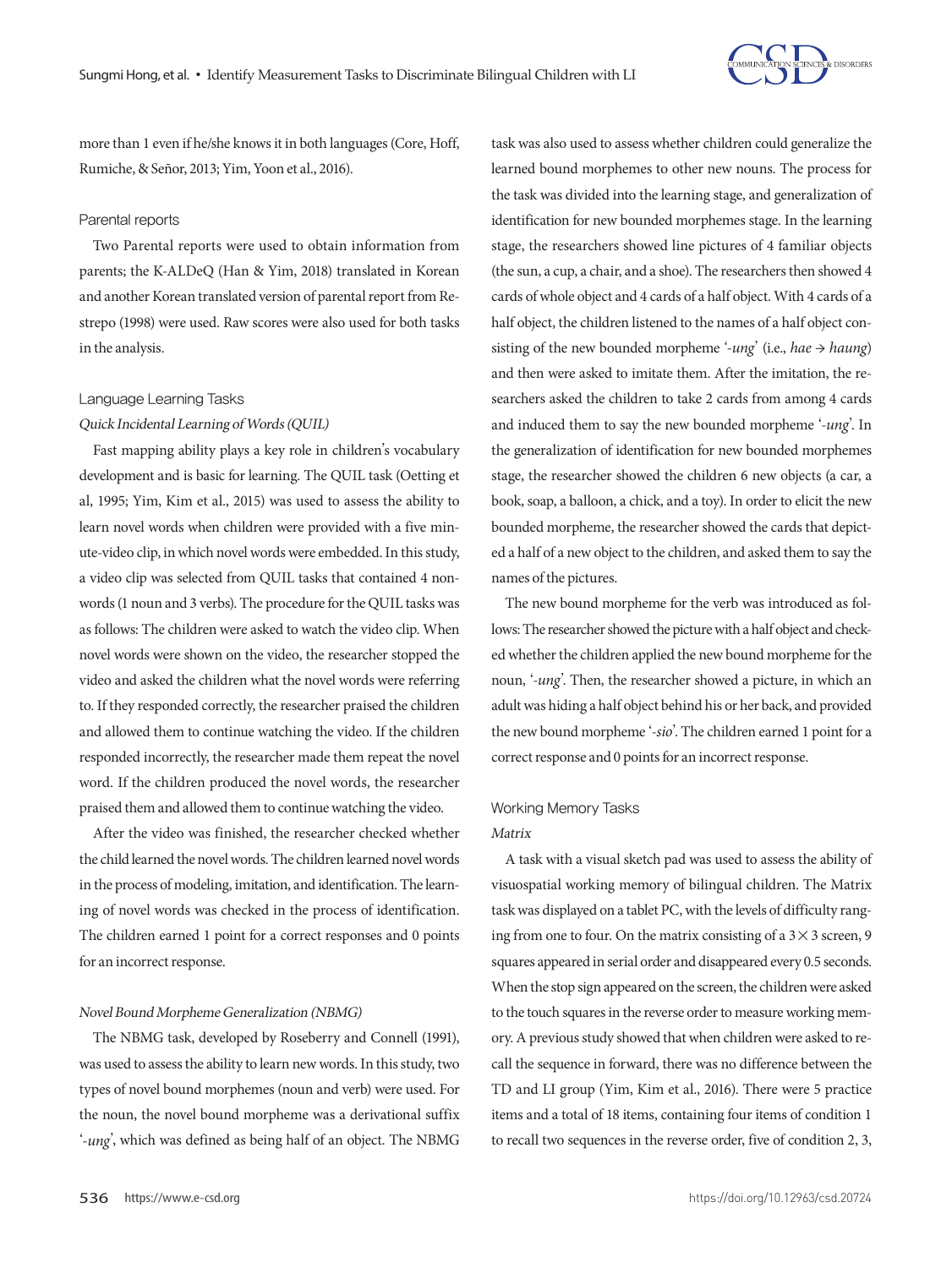

4, in which three, four and five sequences to be recalled. The children earned one point when they answered correctly (Yim, Yang et al., 2015).

#### Non-word repetition (NWR)

The NWR tasks were used to determine phonological short term memory capacity. In this study, non-word repetition tasks were examined for both Korean and English. Non-word repetition tasks in Korean were adapted from those of Lee, Yim and Sim (2012) that consisted of a total of 20 words (4 words in each 2, 3, 4, 5, 6 syllables). NWR tasks in English were adapted from those of Dollaghan and Campbell (1998). In this task, the children were asked to say 20 non-words that were being heard. For the scoring, the percentage of correct consonants was applied since this is a better and accurate way to measure in Korean NWR task followed by a previous study (Yim et al., 2016). Thus, vowels were disregarded and common distortions were disregarded; yet there were no distortions in this population (Shriberg, Austin, Lewis, McSweeny, & Wilson, 1997).

#### Sentence repetition (SR)

The SR tasks were examined in both Korean and English re-

#### **Table 1.** Participant description information

spectively. The task consisted of 36 sentences including a single sentence of 3 words and 5 words as well as complex sentences consisting of compound sentences (Park et al., 2014). Stimuli for SR task in English were a list of sentences from the Clinical Evaluation of Language Fundamentals, 4th edition (CELF-4; Semel, Wiig, & Secord, 2003). In this task, the children were asked to repeat sentences that were being heard. For the scoring, the number of correct syllables was divided by the total number of syllables for Korean version of SR and the percent accuracy was calculated for the English version of SR.

#### Analysis

The study conducted one-way ANOVA and two-way ANOVA to examine the group difference on all dependent variables. Finally, the stepwise discriminant analysis was used to identify which assessment tools best discriminate bilingual children with LI from bilingual children without LI. Discriminant analysis significance was measured by the followings: a *p*-value of 0.50-0.70 indicates low accuracy in discriminating language impairment, 0.70-0.90 indicates middle accuracy to discriminate language impairment, and 0.90-1.00 indicates high accuracy to discriminate language impairment (Swers, 1996; Warkins et al., 2002).

|                                  | Bilingual children without language impairment |      | Bilingual children with language impairment |             |            |      |      |
|----------------------------------|------------------------------------------------|------|---------------------------------------------|-------------|------------|------|------|
|                                  | Mean (SD)                                      | Max  | Min                                         | Mean (SD)   | <b>Max</b> | Min  | р    |
| Age (mo)                         | 69.7(7.3)                                      | 81   | 60                                          | 68.2 (7.3)  | 80         | 60   | .518 |
| Nonverbal IQ <sup>a</sup>        | 110.5(9.7)                                     | 128  | 92                                          | 107.3(11.1) | 132        | 88   | .327 |
| ALDeQ (Paradis et al., 2010)     | 87.6(7.0)                                      | 100  | 76                                          | 69.2 (11.3) | 86         | 60   | .000 |
| <b>REVT</b>                      | 79.0 (16.2)                                    | 115  | 54                                          | 52.2(11.1)  | 62         | 24   | .000 |
| <b>PPVT</b>                      | 108.4 (29.7)                                   | 183  | 67                                          | 69.8 (17.0) | 106        | 28   | .000 |
| <b>QUIL</b>                      | 45.2 (14.7)                                    | 80   | 20                                          | 31.6(16.4)  | 60         | 0    | .008 |
| <b>NBMG</b>                      | 85.7 (12.1)                                    | 100  | 60                                          | 61.1 (33.7) | 100        | 0    | .003 |
| NWR K                            | 89.1 (4.6)                                     | 98.8 | 80                                          | 84.0 (12.1) | 96.3       | 50   | .029 |
| NWR E                            | 88.2 (7.0)                                     | 95   | 72.5                                        | 77.6 (11.9) | 100        | 55   | .017 |
| SR_K                             | 94.5(3.9)                                      | 100  | 84.6                                        | 83.7 (13.9) | 97.5       | 34   | .044 |
| SR E                             | 4.4(4.3)                                       | 16.7 | 0                                           | 5.9(11.1)   | 40.7       | 0    | .059 |
| <b>MATRIX</b>                    | 41.3(21.4)                                     | 88.9 | 5.6                                         | 27.6(20.6)  | 75         | 0    | .048 |
| Parental report (Restrepo, 1998) | 96.4(4.8)                                      | 100  | 87.5                                        | 90.3(10.2)  | 100        | 56.3 | .020 |

REVT= Receptive Expressive Vocabulary Test (Kim et al., 2009); PPVT= Peabody Picture Vocabulary Test-IV (Dunn & Dunn, 2007); QUIL= Quick Incidental Learning; NBMG= Novel Bound Morpheme Generalization; NWR-K= Nonword Repetition-Korean; NWR-E= Nonword Repetition-English; SR-K= Sentence Repetition-Korean; SR-E= Sentence Repetition-English.

a Nonverbal IQ was measured with Korean Kaufman Assessment Battery for Children (K-ABC; Moon & Byun, 2003),

\**p* < .05, \*\**p* < .01.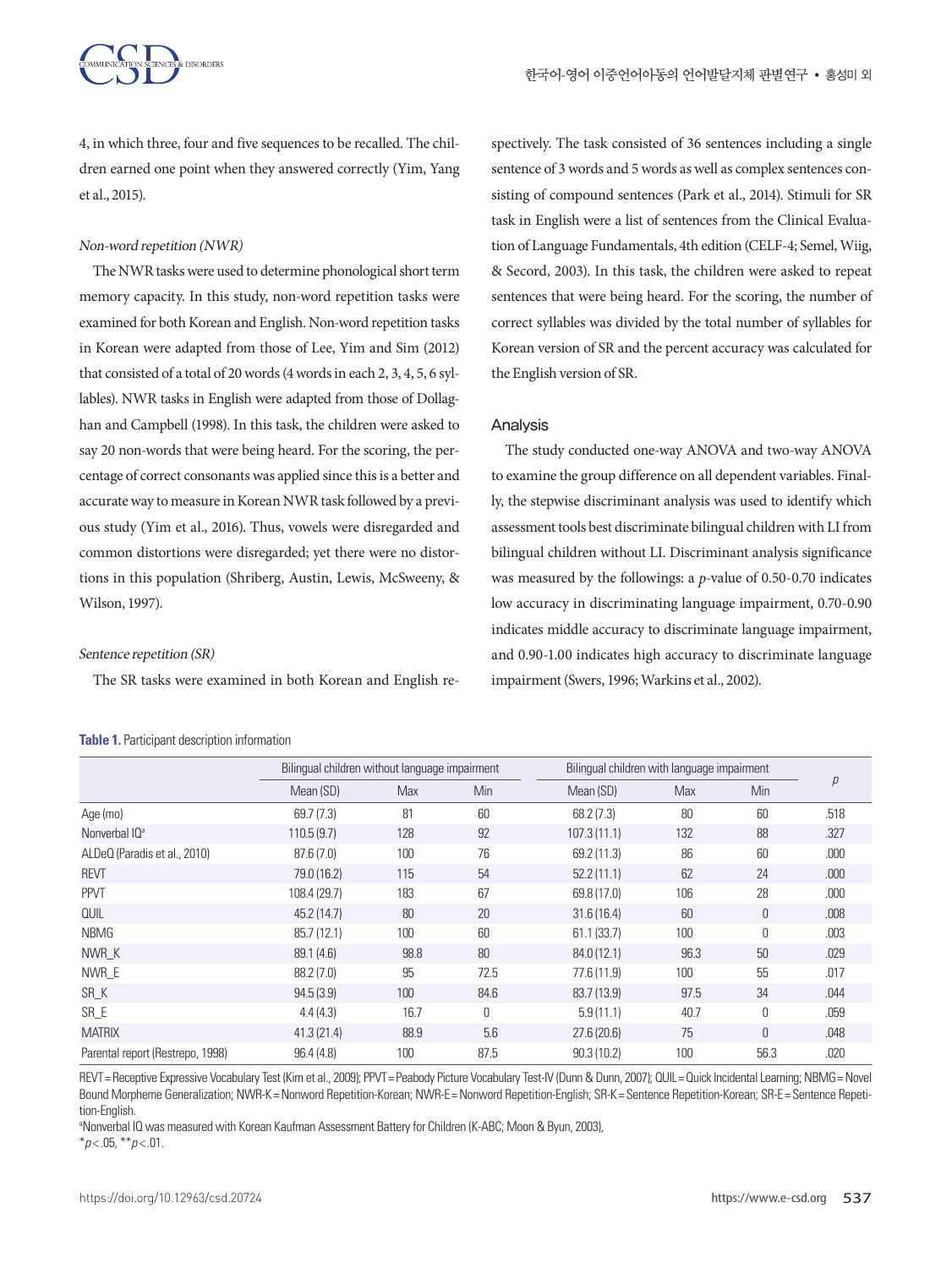

#### RESULTS

## Group performance on language, learning and memory tasks (Table 1)

A One-way ANOVA was used to compare group difference in standardized language ability tasks, REVT and PPVT. In the REVT task, there was a statistically significant difference between the two groups  $(F_{(1, 38)} = 36.47, p = .000)$ . Bilingual children with LI (Mean =  $52.2$ , SD = 11.1) performed significantly lower than bilingual children with NL (Mean=79, SD=16.2). In the PPVT-IV task, the difference between the two groups was statistically significant  $(F_{(1, 38)} = 24.79, p = .000)$ . The performance of bilingual children with LI (Mean=69.8,  $SD = 17$ ) was significantly lower than bilingual children with NL (Mean =  $108.4\%$ , SD = 29.7).

For learning tasks, One-way ANOVA was used to compare group difference in language learning tasks, QUIL and NBMG. In the QUIL task, there was a statistically significant difference between the two groups  $(F_{(1,38)}=7.71, p=.008)$ . Bilingual children with LI (Mean=31.6%,  $SD = 16.4$ ) performed significantly lower than bilingual children with NL (Mean=45.2%, SD=14.7). In the NBMG task, the difference between the two groups was statistically significant  $(F_{(1,38)}=9.90 \ p = .003)$ . The performance of bilingual children with LI (Mean =  $61.1\%$ , SD = 33.7) was significantly lower than bilingual children with NL (Mean =  $85.7\%$ , SD = 12.1).

For MATRIX task, a one way ANOVA was used, and a two-way ANOVA was used to compare group difference on the NWR and SR tasks. In the MATRIX task, there was a statistically significant difference between the two groups  $(F_{(1,38)}=4.19, p=.048)$ . Bilingual children with LI (Mean=27.6%, SD=20.6) performed significantly lower than bilingual children with NL (Mean = 41.3%, SD = 21.4).

In NWR tasks, the difference between groups was statistically significant  $(F_{(1, 38)}=8.93, p=.005)$ . The performance of bilingual children with LI (Mean=80.8%,  $SD = 12$ ) was significantly lower than bilingual children with NL (Mean= $88.6\%$ , SD= $5.8$ ). Moreover, there were statistically significant differences between the two groups as a function of NWR subtypes  $(F_{(1,38)} = 7.01, p = .012)$ . In NWR-K, bilingual children with LI (Mean=84%,  $SD = 12.1$ ) performed significantly lower than bilingual children with NL (Mean =  $89.1\%$ , SD =  $4.6$ ). The results were similar in the NWR-E task. In the NWR-E task, there was a statistically significant difference between the two groups  $(F_{(1,38)}=4.10, p=.017)$ . Bilingual children with LI (Mean=77.6%, SD=11.9) performed significantly lower than bilingual children with NL (Mean=88.2%, SD=7). In addition, there was significant group NWR interaction  $(F_{(1,38)} =$ 4.10,  $p = .05$ ) indicating that the group performance on NWR-E task was differentially greater than NWR-K.

In the SR task, the difference between groups was statistically significant  $(F_{(1, 38)} = 4.48, p = .041)$ . The performance of bilingual children with LI (Mean =  $44.8\%$ , SD = 12.5) was significantly lower than bilingual children with NL (Mean =  $49.7\%$ , SD =  $4.1$ ). There were statistically significant differences between the two groups as a function of SR subtypes  $(F_{(1,38)}=7.01, p=.000)$ . In the SR-K task, bilingual children with LI (Mean=83.7%, SD=13.9) performed significantly lower than bilingual children with NL (Mean=94.5%,  $SD = 3.9$ ). Similarly, bilingual children with LI (Mean = 5.9%,  $SD =$ 11.1) performed more poorly than bilingual children with NL (Mean= 4.4%,  $SD = 4.3$ ) in SR-E task. There was a significant group SR interaction  $(F_{(1,38)}=10.62, p=.002)$  indicating that the group performance on the SR-K task was significantly greater than the SR-E task.

#### Discrimination analysis

Stepwise discriminant analysis was used to identify the most accurate combinations of tasks to differentiate bilingual children with LI from those with NL. Among all variables, the results indicated that K-ALDeQ, Parental report, NWR-E and NWR-K were the significant discriminant variables in the order named. The value of Wilks' Lambda on each task was statistically significant (Table 2). Additionally, the value of canonical correlation coefficient presented an intimate relation degree between groups, and

**Table 2.** Stepwise discriminant analysis results

| Step           |                 | Task       | Wilks lambda  |                          |  |
|----------------|-----------------|------------|---------------|--------------------------|--|
|                | ALDeO           |            | .45           | $47.27***$               |  |
| $\overline{2}$ | Parental Report |            | .35           | $34.31***$               |  |
| 3              | NWR-E           |            | .31           | $27.29***$               |  |
| $\overline{4}$ | NWR-K           |            | 27            | $23.17***$               |  |
| Wilks lambda   | F               | Eigenvalue | % of variance | Canonical<br>correlation |  |
| $0.27***$      |                 | 3          | 100           | 0.85                     |  |

NWR-K= Nonword Repetition-Korean; NWR-E= Nonword Repetition-English. \*\*\**p* < .001.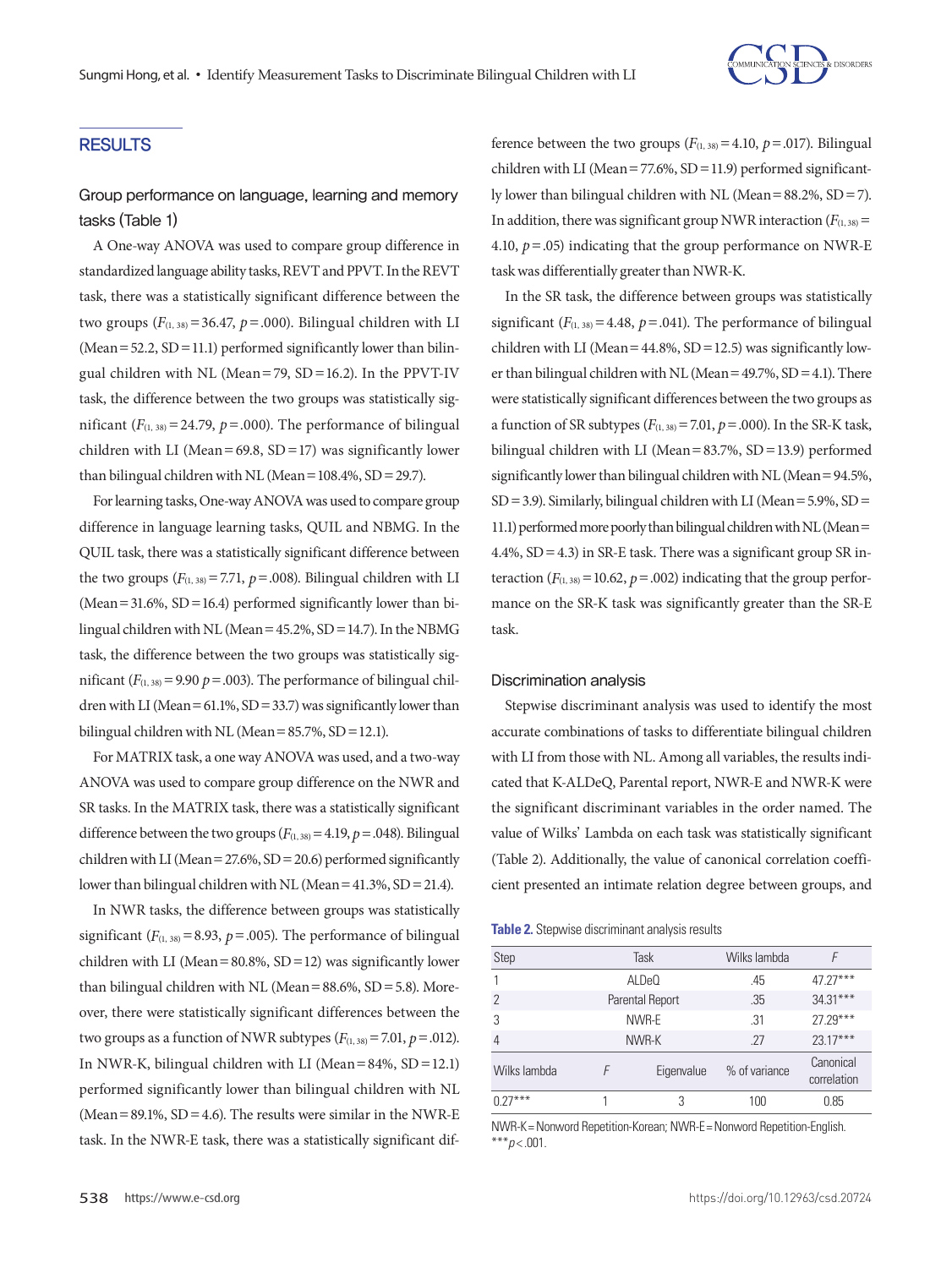

**Table 3.** Sensitivity and specificity through final sort discriminant

|                     | Bilingual children<br>with LI | Bilingual children<br>with LI | Total |
|---------------------|-------------------------------|-------------------------------|-------|
| Normal development  | 21 (100%)                     | $0(0\%)$                      | 21    |
| Language impairment | $2(10.5\%)$                   | 17 (89.5%)                    | 19    |
| All groups          | 23                            | 17                            | 40    |

Values are presented as number (percentage). LI= language impairment.

#### **Table 4.** Final sort discriminant function

|                                                                           | Bilingual children with LI | Bilingual children with LI |  |
|---------------------------------------------------------------------------|----------------------------|----------------------------|--|
| ALDeO                                                                     | 1.811                      | 1.505                      |  |
| Parental Report                                                           | 17.691                     | 16.899                     |  |
| NWR-E                                                                     | 2.062                      | 1.834                      |  |
| NWR-K                                                                     | $-1.132$                   | $-957$                     |  |
| (Constant)                                                                | $-999.47$                  | $-894.53$                  |  |
| Final sort discriminant                                                   |                            |                            |  |
| y = -104.94+(0.31*ALDeQ)+(0.79*Parental report)+(0.23*NWR E)+(0.18*NWR K) |                            |                            |  |

the discriminant score was .85, which showed a high coefficient of correlation.

Table 3 shows sensitivity and specificity of the final sort discriminant. The discriminant analysis precisely sorted 17 of 19 bilingual children with language impairment indicating 89.5% sensitivity and sorted all out of 21 bilingual children without language impairment indicating 100% specificity.

Lastly, a final sort discriminant analysis provided discriminant function to predict bilingual children with LI from those without LI. The results showed 89.5% of sensitivity and 100% of specificity (y=-104.94+(0.31\*K-ALDeQ)+(0.79\*Parental report)+(0.23\*NWR\_ E)+(-0.18\*NWR\_K, Table 4). The sensitivity and specificity for each task that discriminated bilingual children with LI from those with TD, and reflected accuracy of diagnosis, are indicated in Table 5.

### DISCUSSION & CONCLUSION

The goal of the current study was to examine the assessment measures in an attempt to identify the most accurate combinations of these tools that can discriminate bilingual children with LI from those without LI. This study was designed to investigate the importance of using all assessment measures grouped as lexical skills which were assessed by REVT and PPVT, learning tasks

**Table 5.** Sensitivity and specificity on each task

| Sensitivity (%) | Specificity (%) |
|-----------------|-----------------|
| 78.9 (15/19)    | 95.2 (20/21)    |
| 52.6 (10/19)    | 71.4 (15/21)    |
| 47.4 (9/19)     | 76.2 (16/21)    |
| 52.6 (10/19)    | 61.9 (13/21)    |
| 68.4 (13/19)    | 71.4 (15/21)    |
| 68.4 (13/19)    | 95.2 (20/21)    |
| 26.3(5/19)      | 76.2 (16/21)    |
| 63.2 (12/19)    | 52.4 (11/21)    |
| 63.2 (12/19)    | 90.5(19/21)     |
|                 |                 |

ALDeQ = Alberta Language and Development Questionnaire; QUIL = Quick incidental learning of words; NBMG = Novel Bound-Morpheme Generation; NWR-K = Nonword Repetition Korean; NWR\_E= Nonword Repetition\_English; SR-K= Sentence Repetition\_English; MATRIX= Visuo-Spatial Sketch Pad.

(QUIL and NBMG), memory tasks (MATRIX, NWR-K and SR-K and NWR-K and SR-E), and parental reports (a parental report and K-ALDeQ). Subtests of each task were examined by a stepwise discriminant analysis to identify which set of assessment tools best discriminated bilingual children with LI from those without LI with a high level of accuracy.

The first research question was to compare bilingual children with without LI on these tasks. The overall results confirmed that bilingual children with LI performed more poorly than those without LI on all of the measurements. The study results showed that bilingual children with LI performed less accurately on processing-dependent tasks which tap learning and memory cognitive profiles. Thus, it was confirmed that bilingual children with LI have difficulties in dealing with linguistic and non-linguistic information which leads to their limited ability to use general learning strategies when acquiring new words, or rules.

Additionally, both groups were found to be significantly different on both parental reports (Han & Yim, 2018; Restrepo, 1998). These results supported the hypothesis that information gathered from parents is critical in identifying that bilingual children with LI differed from bilingual children without LI in the family history, developmental history, first language development, current level of both languages, and general ability to learn or use language in a real life situation.

The second research question was to find the optimal set of assessment tools for discriminating LI in bilingual groups. The stepwise discriminant analysis showed that the five assessment mea-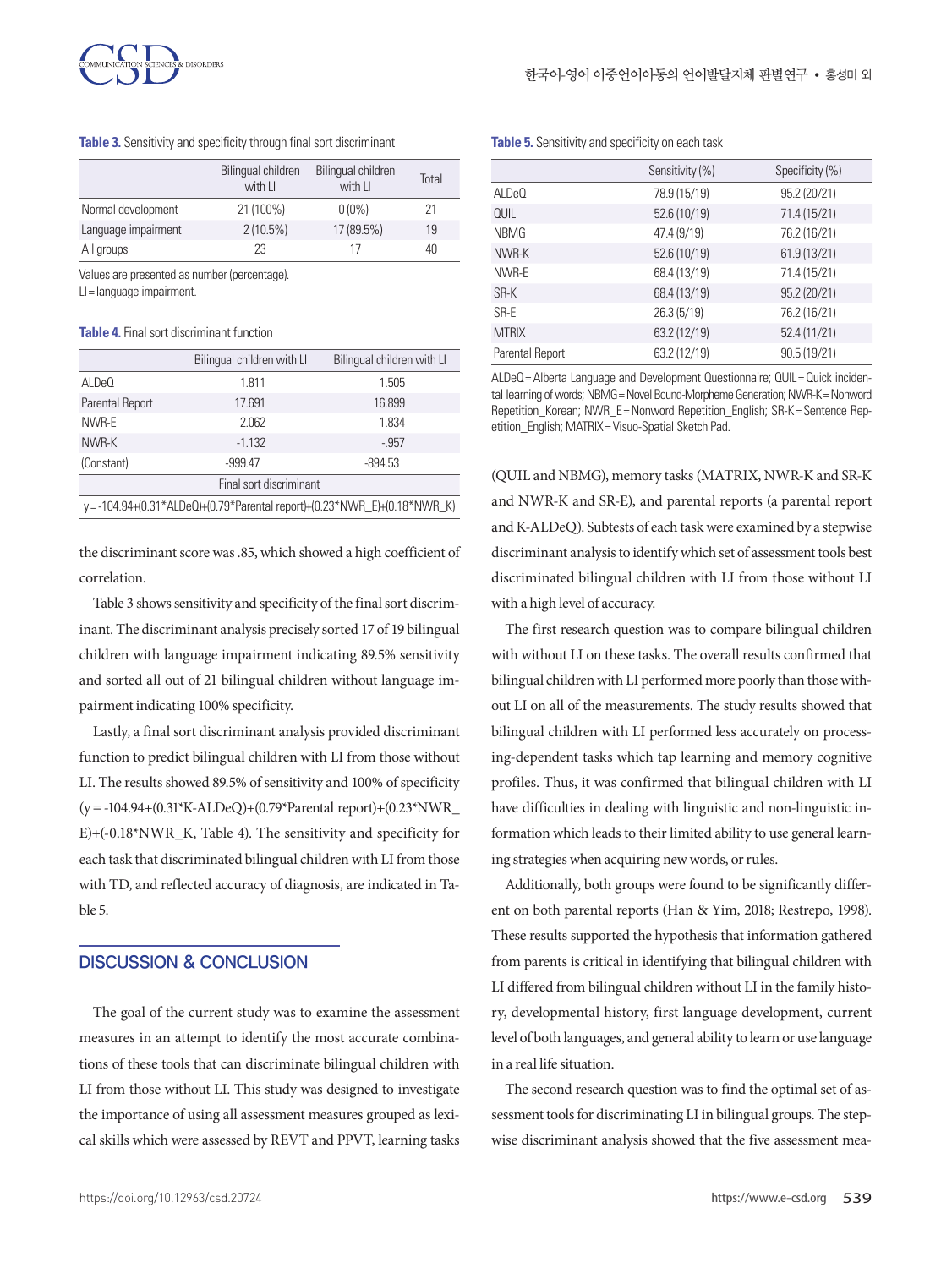

sures were found to be accurate discriminators between bilingual groups. A final discriminant analysis revealed that the effective tasks were K-ALDeQ, Parental Report, NWR\_E and NWR-K in the order named.

As a result of the analysis of the degree of performance using final discriminant, 17 out of 19 bilingual children with language impairment were discriminated as having language impairment; a rate of 89.5% sensitivity was shown. 21 out of 21 bilingual children with normal development were discriminated as having normal development; therefore 100% specificity was shown.

Through gradual discrimination analysis, four out of nine tasks reached an 85% variance in discriminating bilingual children with language impairment. The minimal standard for the accuracy of discrimination is 80% (Plante & Vance, 1994) and our results were 85%. Thus, our final discriminant  $(y = -104.94 + (0.31)$ <sup>\*</sup>ALDeQ $)$ + (0.79\*Parental report)+(0.23\*NWR-E)+(0.18\*NWR-K) was considered adequate to be used as a clinical index of language impairment. In summary, the first noticeable findings from these analyses are that the K-ALDeQ (Han & Yim, 2018) and parental report (Restrepo, 1998), in which the information is obtained via parents, are very powerful in discriminating bilingual with LI from without LI. It was shown that the information from the parental report was an accurate tool enough to discriminate bilingual children with LI (Han & Yim, 2018; Restrepo, 1998; Paradis et al., 2010). In particular, children's language ability in the mother tongue (L1), and parental report are key factors in indicating language impairment. Information about the L1, which pathologists cannot directly assess, can be found through parental reports and used for language assessment of bilingual children (Paradis et al., 2010). Through the parental interview, information on language development, which cannot be obtained directly, such as bilinguals' language case history, current language skills, noun-phrase agreement skills, ability to follow directions, ability to retrieve words, comparisons of children's abilities to their peers, can be obtained (Kayser, 1995). Also, a positive family history for speech, language, and academic problems can be identified through a parental interview (Tallal, Ross, & Curtiss, 1989). A parental report is especially important in assessing children without norm-referenced measures (Restrepo, 1998). The present study used parental reports as an assessment tool, and results showed that the parents of bilingual children with

LI reported lower performance of their children's language ability compared to parents of bilingual children with NL. Thus, as shown in previous research (Dale, 1991; Gutierrez-Clellen, Palacios, & Thal, 1992; Hadley & Rice, 1993), parental reports were judged to be valid in identifying bilingual children with LI, and they also provided precise information regarding current language ability of children. Moreover, previous studies reported that the sensitivity of parental reports in language development checklists ranged from 75% to 90% (Rescorla, Hadicke-Wiley & Escarce, 1993). The results of the ALDeQ used in this study showed 78.9% sensitivity and 95.2% specificity, indicating that parental reports are an effective tool enough to discriminate bilingual children with LI.

The second important findings are that the NWR tasks in both Korean and English were crucial measures in diagnosing bilinguals with LI, along with parental reports. NWR has been widely used both in clinical settings and research settings by virtue of its simple scoring system and a relatively short duration of an administration. However, it is important to highlight that the discriminant analyses showed that both languages of NWR should have been included, not limited to only one. Thus, from the clinicians' viewpoint, both the child's first and second languages should be tested when using NWR. Even though NWR measures a basic phonological working memory that is linked to specific language phonological system, in our opinion, it is obviously a powerful diagnostic tool when used with parental reports and when administered in both languages.

In conclusion, this study identified the set of assessment tasks which aimed to reduce the factors leading to the over and underdiagnosis of LI by assessing the parental reports, and the tasks of memory & learning. A combination of parental report and phonological working memory in both languages was found to be a successful predictor in identifying LI for Korean-English bilinguals. Bilingual children are exposed to culturally and linguistically varied environments and the language development of bilingual children is different from that of monolingual children; therefore, in addition to standardized tools, parental reports as well as cognitive tasks, which tapped working memory in this study, should be definitely included when identifying LI in bilinguals.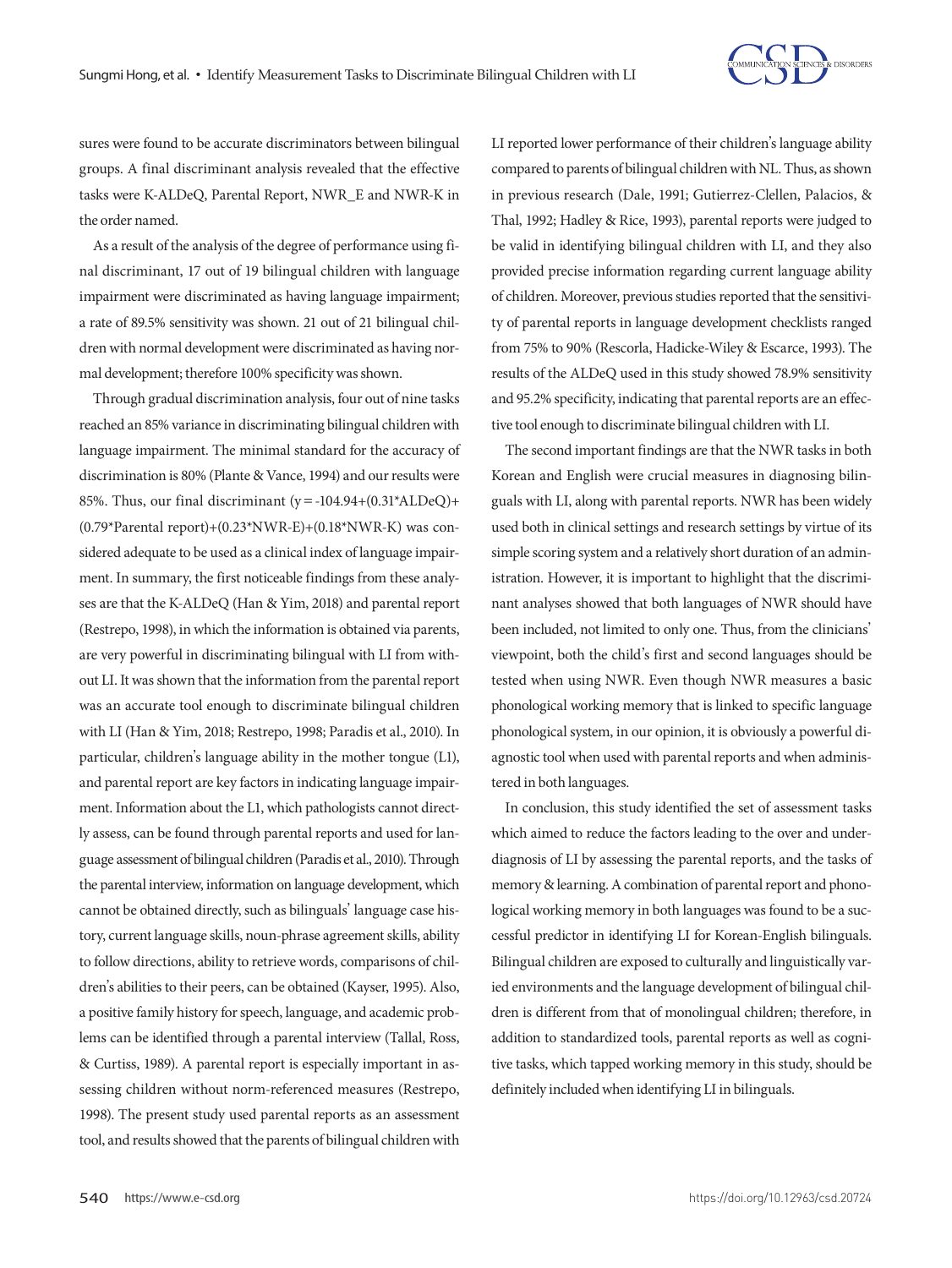#### **REFERENCES**

- Adler, S., & Birdsong, S. (1983). Reliability and validity of standardized testing tools used with poor children. *Topics in Language Disorders, 3*(3), 76- 88.
- Armon-Lotem, S., de Jong, J., & Meir, N. (2015). *Assessing Multilingual Children. Disentangling Bilingualism from Language Impairment.* Bristol: Multilingual Matters.
- Archibald, L. M. D. (2008). The promise of non-word repetition as a clinical tool. *Canadian Journal of Speech Language Pathology and Audiology, 32*(1), 21-28.
- Calderon, J., & Gutierrez-Clellen, V. (2003). *Nonword repetition in emerging bilingual children with language impairment.* Proceedings of the 4th International Symposium on Bilingualism, Tempe, AZ.
- Campbell, T., Dollaghan, C., Needleman, H., & Janosky, J. (1997). Reducing bias in language assessment: processing dependent measures. *Journal of Speech, Language, and Hearing Research, 40*(3), 519-525.
- Conti-Ramsden, G., Botting, N., & Faragher, B. (2001). Psycholinguistic markers for specific language impairment (SLI). *Journal of Child Psychology and Psychiatry, 42*(6), 741-748.
- Core, C., Hoff, E., Rumiche, R., & Señor, M. (2013). Total and conceptual vocabulary in Spanish-English bilinguals from 22 to 30 months: implications for assessment. *Journal of Speech, Language, and Hearing Research, 56*(5), 1637-1649.
- Dale, P. (1991). The validity of a parent report measure of vocabulary and syntax at 24 months. *Journal of Speech and Hearing Research, 34*(3), 565- 571.
- de Jong, J., Cavus, N., & Baker, A. (2010). *Language impairment in Turkish Dutch bilingual children.* In S. Topbas & M. Yavas (eds), Communication Disorders in Turkish (pp. 288-300). Bristol, UK: Multilingual Matters.
- Dollaghan, C., & Campbell, T. (1998). Non-word repetition and child language impairment. *Journal of Speech, Language, and Hearing Research, 41*(5), 1136-1146.
- Dunn, M., & Dunn, L. M. (2007). *Peabody Picture Vocabulary Test—4.* Circle Pines, MN: AGS.
- Ellis Weismer, S., Tomblin, J. B., Zhang, X., Buchwalter, P., Chynoweth, J. G., & Jones, M. (2000). Nonword repetition performance in school age children with and without language impairment. *Journal of Speech, Language, and Hearing Research, 43*(4), 865-878.
- Evans, J. L., Saffran, J. R., & Robe-Torres, K. (2009). Statistical learning in

children with specific language impairment. *Journal of Speech, Language, and Hearing Research, 52*(2), 321-335.

- Gathercole, S., & Baddeley, A. (1990). Phonological memory deficits in language disordered children: is there a causal connection? *Journal of Memory and Language, 29*(3), 336-360.
- Gardner, M. E. (1979). *The Expressive One Word Picture Vocabulary Test.*  Novato, CA; Academic Therapy Publications.
- Gross, M., Buac, M., & Kaushanskaya, M. (2014). Conceptual scoring of receptive and expressive vocabulary measures in simultaneous and sequential bilingual children. *Journal of Speech, Language, and Hearing Research, 23*(4), 574-586.
- Gutierrez-Clellen, V. F., Palacios, M., & Thal, D. (1992). *The validity of parental report with Spanish-speaking toddlers.* Poster presented at the annual convention of the American Speech Language Hearing Association in San Antonio, Texas.
- Hadley, P. A., & Rice, M. L. (1993). Parental judgements of preschoolers' speech and language development: a resource for assessment and IEP planning. *Seminars in Speech and Language, 14*(4), 278-288.
- Han, J., & Yim, D. (2018). Korean brief parent report measures of language development in children with vocabulary delay. *Journal of Speech-Language & Hearing Disorders, 27*(2), 69-84.
- Hansson, K., Forsberg, J., Lofqvist, A., Maki-Torkko, E., & Sahlen, B. (2004). Working memory and novel word learning in children with hearing impairment and children with specific language impairment. *International Journal of Language and Communication Disorders, 39*(3), 401-422.
- Jo, Y. J., & Yim, D. (2017). Performance on the Novel Bound-Morpheme Generalization (NBMG) Task in Korean-English bilingual children. *Communication Sciences and Disorders, 22*(1), 1-24.
- Johnston, J., & Ellis Weismer, S. (1983). Mental rotation abilities in languagedisordered children. *Journal of Speech and Hearing Research, 26*(3), 397- 403.
- Kamhi, A., Catts, H., & Davis, M. (1984). Management of sentence production demands. *Journal of Speech and Hearing Research, 27*(3), 329-337.
- Kayser, H. (1995). *Assessment of speech and language impairments in children.*  In H. Kayser (Ed.), Bilingual speech and language pathology: an Hispanic focus (pp. 243-264). San Diego, CA; Singular.
- Kim, Y. T., Hong, K. H., Kim, K. H., Jang, H. S., & Lee, J. Y. (2009). *Receptive and expressive vocabulary test.* Seoul: Seoul Community Rehabilitation Center.
- Kohnert, K. (2008). *Language disorders in bilingual children and adults*. San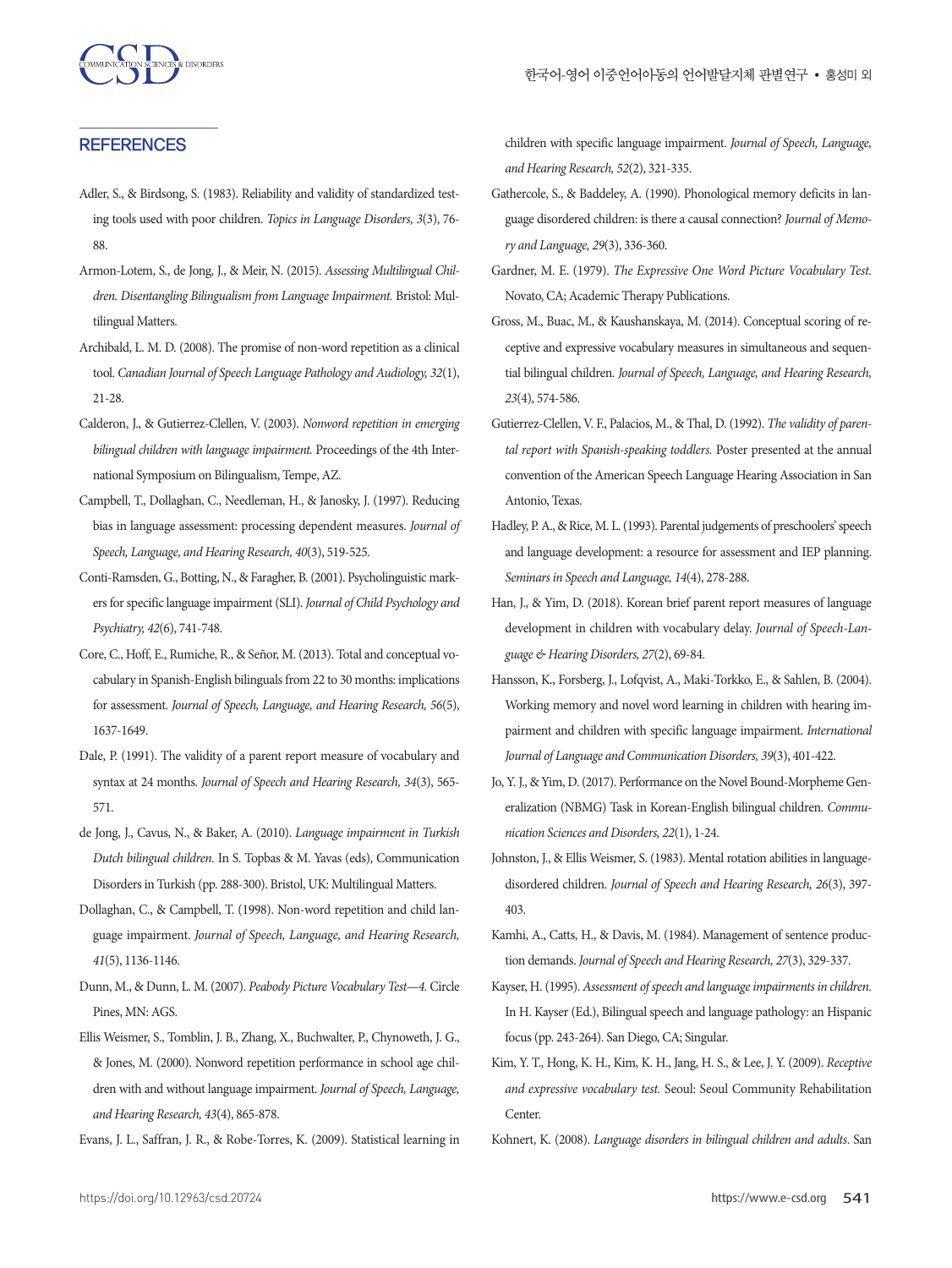Diego, CA: Plural.

- Kohnert, K. (2010). Bilingual children with primary language impairment: issues, evidence and implications for clinical actions. *Journal of Communication Disorders, 43*(6), 456-473.
- Kohnert, K., & Windsor, J. (2004). The search for common ground: part II. Nonlinguistic performance by linguistically diverse learners. *Journal of Speech, Language, and Hearing Research, 47*(4), 891-903.
- Kohnert, K., Windsor, J., & Yim, D. (2006). Do language based processing tasks separate children with language impairment from typical bilinguals? *Language Disabilities Research and Practice, 21*(1), 19-21.
- Kresheck, I., & Nicolosi, S. (1973). A comparison of Black and White children's score on the PPVT. *Language, Speech, and Hearing Services in Schools, 4*(1), 37-40.
- Lee, H. J., Kim, Y. T., & Yim, D. (2013). Non-word repetition performance in Korean-English bilingual children. *International Journal of Speech-Language Pathology, 15*(4), 375-382.
- Lee, Y., Yim, D., & Sim, H. (2012). Phonological processing skills and its relevance to receptive vocabulary development in children with early cochlear implantation. *International Journal of Pediatric Otorhinolaryngology, 76*(12), 1755-1760.
- Leonard, L. (1998). *Children with Specific Language Impairment.* Cambridge, MA: MIT Press.
- Leonard, L., Ellis Weismer, S., Miller, C., Francis, D., Tomblin, J. B., & Kail, R. (2007). Speed of processing, working memory, and language impairment in children. *Journal of Speech, Language, and Hearing Research, 50*(2), 408- 428.
- Marton, K., & Schwartz, R. G. (2003). Working memory capacity and language processes in children with specific language impairment. *Journal of Speech, Language & Hearing Research, 46*(5), 1138-1153.
- Miller, C., Kail, R., Leonard, L., & Tomblin, J. B. (2001). Speed of processing in children with specific language impairment. *Journal of Speech, Language, and Hearing Research, 44*(2), 416-433.
- Montgomery, J. W. (2000). Verbal working memory and sentence comprehension in children with specific language impairment. *Journal of Speech, Language, and Hearing Research, 43*(2), 293-308.
- Moon, S. B., & Byun, C. J. (2003). *Korean Kaufman Assessment Battery for Children (K-ABC).* Seoul: Hakjisa.
- Newcomer, P. L., & Hammill, D. D. (1988). *The Test of Language Development.* Austin, TX: Empiric Press.
- Oetting, J. B., Rice, M. L., & Swank, L. K. (1995). Quick incidental learning

(QUIL) of words by school-age children with and without SLI. *Journal of Speech, Language, and Hearing Research, 38*(2), 434-445.

- Oh, D. Y., & Yim, D. (2013). Non-word repetition and sentence repetition performance in 2-3 years old late talkers and normal children. *Korean Journal of Communication & Disorders, 18*(3), 277-287.
- Paradis, J., & Crago, M. (2000). Tense and temporality: a comparison between children learning a second language and children with SLP. *Journal of Speech, Language, and Hearing Research, 43*(4), 834-847.
- Paradis, J., Crago, M., Genesee, F., & Rice, M. (2003). Bilingual children with specific language impairment: how do they compare with their monolingual peers? *Journal of Speech, Language and Hearing Research, 46,* 1-15.
- Paradis, J., Emmerzael, K., & Duyncan, T. S. (2010). Assessment of English language learners: using parent report on first language development. *Journal of Communication Disorders, 43*(6), 474-497.
- Paradis, J., Genesee, F., & Crago, M. B. (2011). *Dual language development & disorders: a handbook on bilingualism & second language learning (2nd Ed.).* Baltimore, MD: Paul H. Brookes Publishing Co, Inc.
- Park, W., Yoon, S., Han, B., & Yim, D. (2014). A comparison of scoring methods on the sentence repetition test in Korean children with delayed language development. *Journal of Speech-Language & Hearing Disorders, 23*(1), 17-29.
- Pena, E. D., Quinn, R., & Iglesias, A. (1992). The application of dynamic methods to language assessment: a nonbiased procedure. *The Journal of Special Education, 26*(3), 269-279.
- Plante, E., & Vance, R. (1994). Selection of preschool language tests: a databased approach. *Language, Speech, and Hearing Services in Schools, 25*(1), 15-24.
- Redmond, S. M. (2005). Differentiating SLI from ADHD using children's sentence recall and production of past tense morphology. *Clinical Linguistics and Phonetics, 19*(2), 109-127.
- Rescorla, L., Hadicke-Wiley, M., & Escarce, E. (1993). Epidemiological investigation of expressive language delay at age two. *First Language, 13*(37), 5-22.
- Restrepo, A. (1998). Identifiers of predominately Spanish speaking children with language impairment. *Journal of Speech, Language and Hearing Research, 41*(6), 1398-1411.
- Rice, M. L. (1990). *Preschooler's QUIL: Quick incidental learning of words.* In G. Conti-Ramsden & C. E. Snow (Eds.), Children's language, (pp. 171-196). Hillsdale, NJ: Erlbaum.
- Roseberry, C. A., & Connell, P. J. (1991). The use of an invented language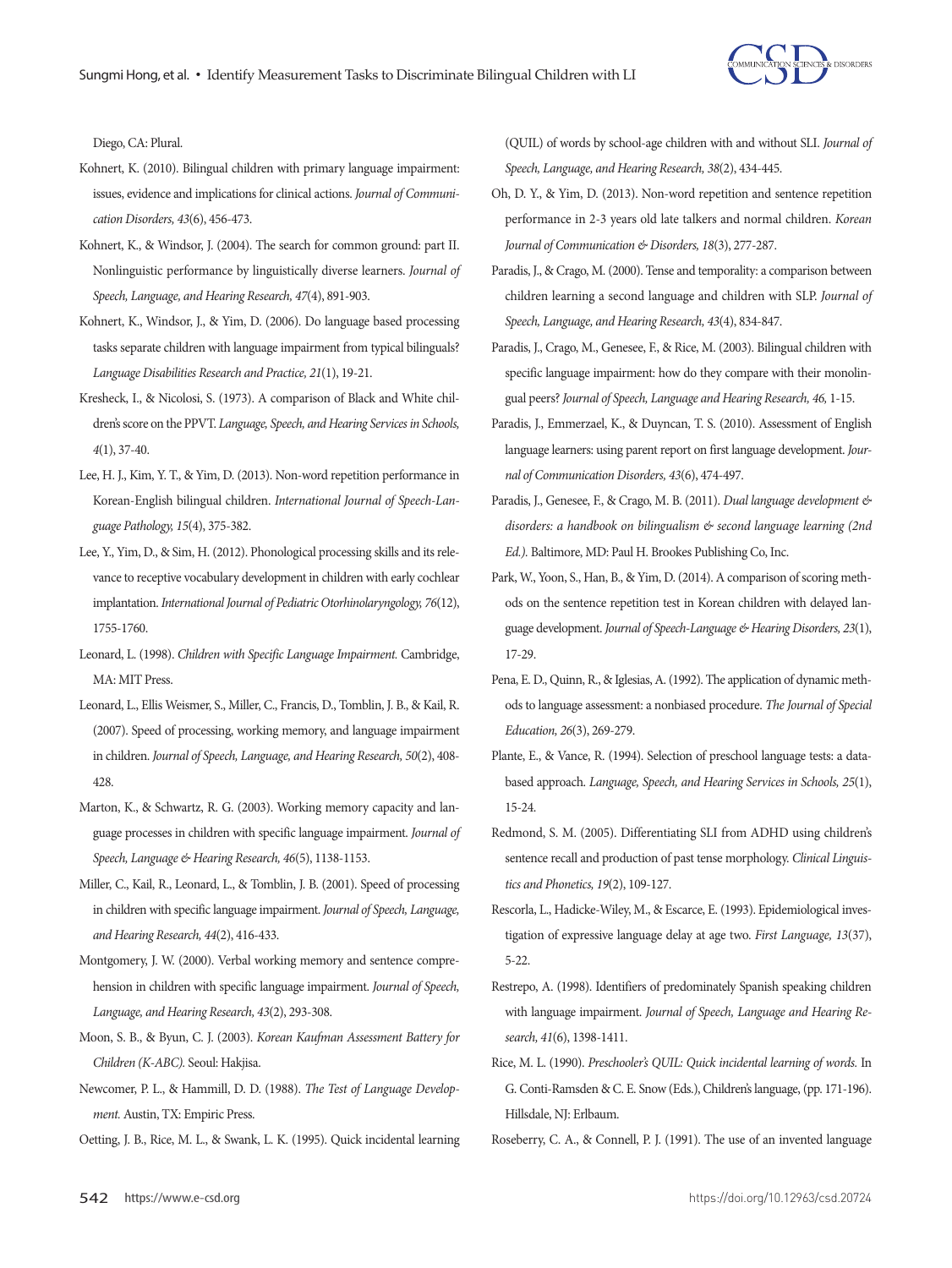

rule in the differentiation of normal and language-impaired Spanish-speaking children. *Journal of Speech, Language and Hearing Research, 34*(3), 596- 603.

- Sahle'n, B., Reuterskiold, W. C., Nettelbladt, U., & Radeborg, K. (1999). Nonword repetition in children with language impairment pitfalls and possibilities. *International Journal of Language and Communication Disorders. 34*(3), 337-351.
- Semel, E. M., Wiig, E., & Secord, W. (1989). *CELF-R screening test.* San Antonio, TX: Psychological Corporation.
- Semel, E., Wiig, E. H., & Secord, W. A. (2003). *Clinical evaluation of language fundamentals, fourth edition (CELF-4).* Toronto, Canada: The Psychological Corporation/A Harcourt Assessment Company.
- Shriberg, L. D., Austin, D., Lewis, B. A., McSweeny, J. L., & Wilson, D. L. (1997). The percentage of consonants correct (PCC) metric extensions and reliability data. *Journal of Speech, Language, and Hearing Research, 40*(4), 708- 722
- Stokes, S. F., & Fletcher, P. (2003). Aspectual forms in Cantonese children with specific language impairment. *Linguistics, 41*(2), 381-405.
- Stokes, S. F., Wong, A. M., Fletcher, P., & Leonard, L. B. (2006). Nonword repetition and sentence repetition as clinical markers of specific language impairment: the case of Cantonese. *Journal of Speech, Language, and Hearing Research, 49*(2), 219-236.
- Swers, J. A. (1996). *Signal detection theory and RIC analysis in psychology and diagnosis: collected papers.* Mahwah. NJ: Erlbaum.
- Tallal, P., Ross, R., & Curtiss, S. (1989). Familial aggregation in specific language impairment. *Journal of Speech and Hearing Disorders, 54*(2), 167- 173.
- Thordardottir, E. (2015). *Proposed diagnostic procedures for use in bilingual and cross-linguistic contexts.* In S. Armon-Lotem, J. de Jong, & N. Meir (Eds.), Methods for assessing multilingual children: disentangling bilingualism from Language Impairment (pp. 1-22). Bristol, UK: Multilingual Matters.
- Vicari, S., Caselli, M. C., Gagliardi, C., Tonucci, F., & Volterra, V. (2002). Language acquisition in special populations: a comparison between Down and Williams syndromes. *Neuropsychologia, 40*(13), 2461-2470.
- Volterra, V., Caselli, M. C., Capirci, O., Tonucci, F., & Vicari, S. (2003). Early linguistic abilities of Italian children with Williams syndrome. *Developmental Neuropsychology, 23*(1-2), 33-58.
- Warkins, M., Kush, J., & Schaefer, B. (2002). Diagnostic utility of the learning

disability index. *Journal of Learning Disabilities, 35*(2), 98-104.

- Washington, J. A., & Craig, H. K. (1992) Performances of low-income, African American preschool and kindergarten children on the Peabody Picture Vocabulary Test-Revised. *Language, Speech, and Hearing Services in schools, 23*(4), 329-333.
- Wechsler, D. (1989). *Wechsler Preschool and Primary Scale of Intelligence— Revised.* San Antonio, TX: Psychological Corporation.
- Windsor, J., & Kohnert, K. (2004). The search for common ground: part I. Lexical performance by linguistically diverse learners. *Journal of Speech, Language, and Hearing Research, 47*(4), 877-890.
- Windsor, J., Kohnert, K., Loxtercamp, A., & Kan, P. F. (2008). Performance on nonlinguistic visual tasks by children with language impairment. *Applied Psycholinguistics, 29*(2), 237-268.
- Windsor, J., Kohnert, K., Lobitz, K. F., & Pham, G. T. (2010). Cross-language nonword repetition by bilingual and monolingual children. *American Journal of Speech-Language Pathology, 19*(4), 298-310.
- Yang, Y., Yim, D., & Bae, K. (2015). Predictors of word learning in children with specific language impairment. *Communication Sciences & Disorders, 20*(1), 1-12.
- Yim, D. (2011). Usage of statistical learning for clinical marker for bilingual children. *Korean Journal of Communication Disorders, 16*(1), 13-22.
- Yim, D., Kim, S., & Yang, Y. (2015). Factor analysis of working memory tasks based on information processing characteristics: predictive factors of receptive vocabulary and quick incidental learning in children with typically developing and receptive vocabulary delay. *Communication Sciences & Disorders, 20*(2), 304-318.
- Yim, D., Jo, Y., Han, J., & Seong, J. (2016). Executive functioning skills in Korean-English bilingual children with and without language delay. *Communication Sciences & Disorders, 21*(3), 472-487.
- Yim, D., Kim, Y. T., & Yang, Y. (2016). Exploring the utility of verbal and visuo-spatial working memory for identifying children with language impairment. *Communication Sciences & Disorders, 21*(2), 193-205.
- Yim, D., Yang, Y., & Kim, S. (2015). Domain-specific working memory performance in children with and without specific language impairment. *Communication Sciences & Disorders, 20*(1), 13-23.
- Yim, D., Yoon, S., & Lee, J. (2016). Receptive vocabulary assessment in Korean-English bilingual children: cross-linguistic investigations. *Communication Sciences & Disorders, 21*(1), 131-138.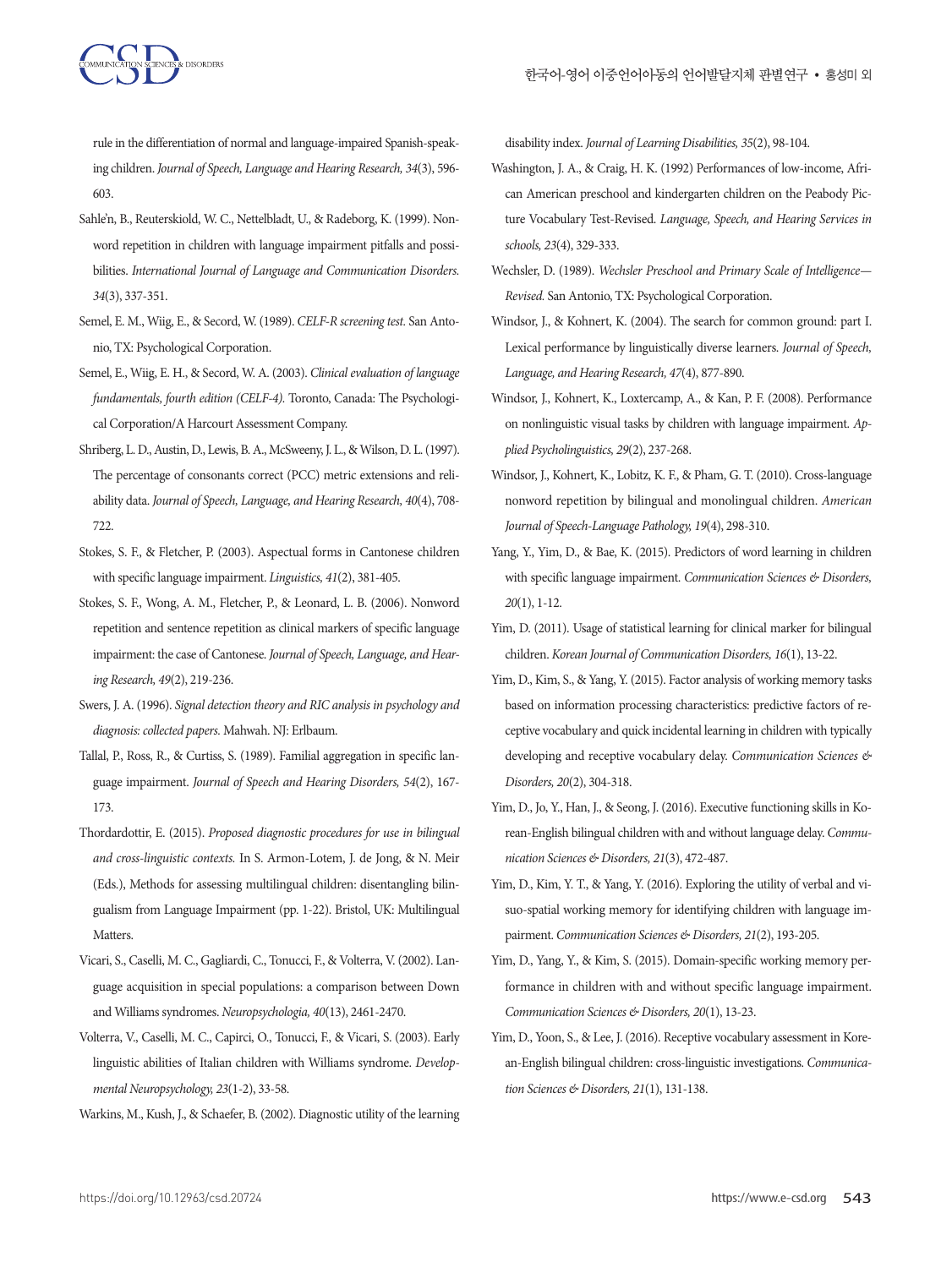

# 국문초록

## 한국어-영어 이중언어아동의 언어발달지체 판별연구

홍성미·임동선 이화여자대학교 언어병리학과

배경 및 목적: 본 연구는 이중언어 아동의 언어발달지체를 판별하기 위한 평가 과제를 제안하고자 하였다. 방법: 이 연구에 참여한 대 상자는 5-7세 사이의 40명의 한국어-영어 이중언어아동(정상언어발달 이중언어아동 21명, 언어발달지체 이중언어아동 19명)이었다. 연 구과제는 표준화된 언어검사, 부모 보고서, 학습-기억능력의 과제이다. 학습능력 과제(빠른우연학습 과제, 새로운 의존형태소학습 과 제), 기억능력 과제(작업기억 과제, 단기기억 과제)의 차이가 통계적으로 유의미한지 확인하고자 일원 혹은 이원 분산분석을 실시하였 고, 언어발달지체 이중언어아동을 판별하기 위하여 어떤 과제가 효과적인지 확인하고자 단계별 판별분석을 실시하였다. 결과: 첫째, 언 어발달지체 이중언어아동은 언어 능력과 학습 및 기억 능력 등의 측면에서 정상언어발달 이중언어아동에게서 통계적으로 낮은 수행 을 보였다. 둘째, 단계적 판별분석의 결과, 언어장애를 판별하는 민감도가 89.5%, 정상언어발달을 판별하는 특이성이 100%를 나타냈 다. 논의 및 결론: 이 연구는 부모보고와 함께 학습 및 기억과제를 평가하여 이중언어아동의 언어발달지체를 과잉 진단하는 위험을 줄 이고자 하였다. 이중 언어 아동의 언어 평가에는 표준화된 도구뿐만 아니라 부모 보고와 함께 다양한 학습 및 기억 과제를 평가하는 것 이포함되어야한다.

핵심어: 한국어-영어 이중언어아동, 판별 분석, 언어발달지체, 부모보고서, 학습능력과제, 기억능력과제

본 연구는 2019년 한국연구재단 국제협력사업의 지원을 받아 수행되었음(NRF-2019K2A9A2A20109497).

## 참고문헌

김영태, 홍경훈, 김경희, 장혜성, 이주연(2009). 수용 **·** 표현어휘력검사**(REVT).** 서울: 서울장애인종합복지관.

문수백, 변창진(2003). **K-ABC** 교육**·**심리측정도구**(Korean-Kaufman assessment battery for children, K-ABC).** 서울: 학지사.

- 박원정, 윤사라, 한보연, 임동선(2014). 한국어문장따라말하기검사의점수체계비교연구. 언어치료연구**, 23**(1), 17-29.
- 양윤희, 임동선, 배경란(2015). 학령기 단순언어장애 아동의 어휘학습 예측요인: 의미점화 및 간섭 효과. **Communication Sciences & Disorders, 20**(1), 1-12.
- 오다연, 임동선(2013). 2-3세말늦은아동과정상아동의비단어따라말하기와문장따라말하기수행능력. 언어청각장애연구**, 18**(3), 277-287.
- 임동선(2011). 이중언어사용아동을위한비언어정보통계적학습의진단도구로써의사용. 언어청각장애연구**, 16**(1), 13-22.
- 임동선, 김신영, 양윤희(2015). 정보처리 특성에 따른 작업기억 과제의 탐색적 요인분석: 일반아동 및 수용어휘지체 아동의 수용어휘력 및 빠른우연 학습예측요인. **Communication Sciences & Disorders, 20**(2), 304-318.
- 임동선, 김영태, 양윤희(2016). 언어장애아동 판별을 위한 구어 및 시공간적 작업기억의 효용성 탐색. **Communication Sciences & Disorders, 21**(2), 193-205.

임동선, 양윤희, 김신영(2015). 단순언어장애 아동과 일반 아동의 작업기억 제시방식 및 과제유형에 따른 수행능력 비교. **Communication Sciences & Disorders, 20**(1), 13-23.

- 임동선, 윤사라, 이지연(2016). 교차언어 연구를 통한 한국어-영어 이중언어아동의 수용어휘력 평가. **Communication Sciences & Disorders, 21**(1), 131-138.
- 임동선, 조연주, 한지윤, 성지민(2016). 한국어-영어 이중언어사용 아동의 어휘발달지연 유무에 따른 집행기능 비교. **Communication Sciences & Disorders, 21**(3), 472-487.
- 조연주, 임동선(2017). 한국어-영어이중언어아동의새로운의존형태소과제(NBMG) 수행능력. **Communication Sciences & Disorders, 22**(1), 1-24.